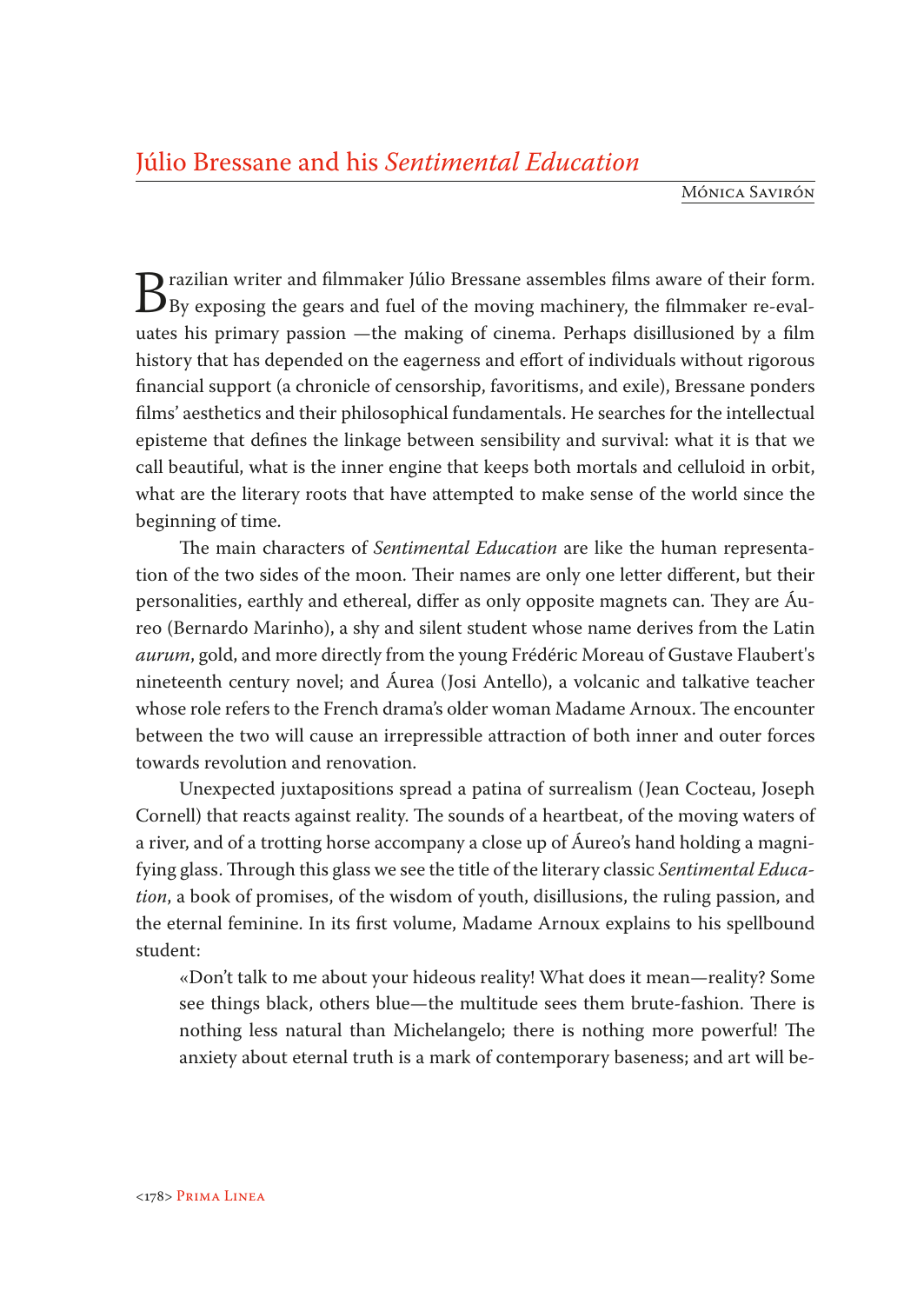

come, if things go on that way, a sort of poor joke as much below religion as it is below poetry, and as much below politics as it is below business $\mathbb{P}^1$ .

For Bressane the making of cinema is a means to revolution, and only showing its artificiality one can break from the ubiquitous and reigning storytelling. A 13-second close up of a handheld shotgun microphone becomes a sequence that represents the external wilderness, the sound of birds that we cannot see, but can hear. The characters navigate through different stages of their relationship (and of the film narrative) moving forwards and backwards, enigmatically, in the hands of the director. The tools of filmmaking, even celluloid itself, are visible mediators of reality, part of what is told. Shot on 35mm film, *Sentimental Education* is a nostalgic love letter to the beauty of the transparent, flammable, magic of cinema. «Film has today an archaeological value», Áurea reflects. «It will soon be at the Museum of lost sensibilities. […] (Like) a sweet memory». Bressane, representative of the underground cultural reaction, shows the crew working behind the scenes, as well as the technical failures and repeated attempts to achieve the final composition of light, expression, intensity and form.

<sup>1</sup> Gustave Flaubert, *Sentimental Education*, Dover Publications / New York 2006, p. 33.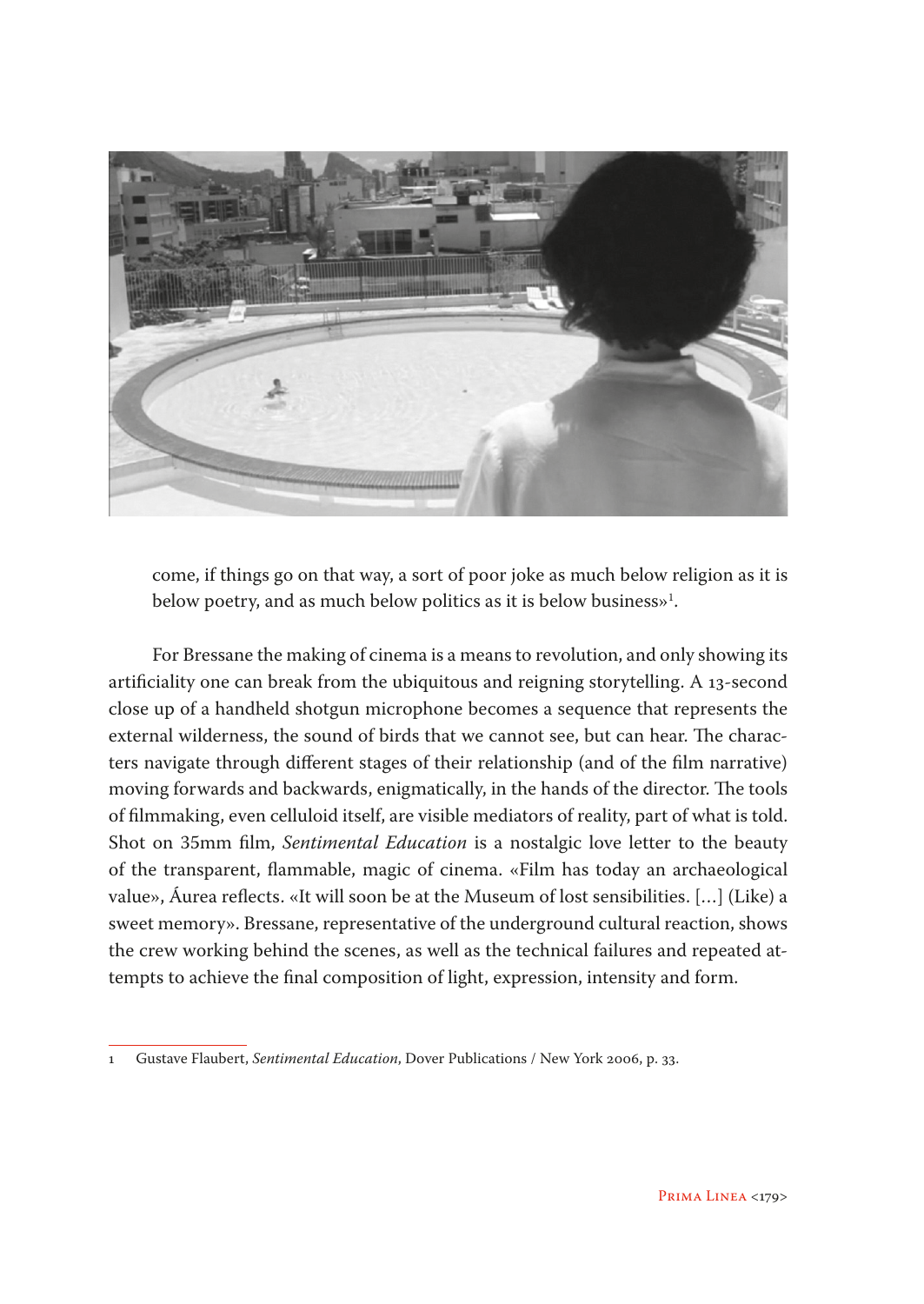

In *Sentimental Education*, the camera explores and meticulously frames the dance of the bodies. It is a study of movement, as much as an exhibition of filmmaking tools beneath a spherical, lunar light that remains fixedly rotating throughout the shots. Like the camera obscura that turns all things from the outside inwards and upside down, Áurea is the moonlight that alters the world of Endymion —the first human that, in Greek mythology, noticed the movement of the goddess Moon. Each night, during his sleep, the satellite *looks at* him, waning in her kiss, and this contemplation is not other than a representation of blatant love. In the same way, Bressane's camera offers the gift of long observational shots from a position that does not disturb the characters' dreams. When Áureo, in a hypnotized state, devotes himself to her light, she explains to him the contradictions of life, and the impossibilities of the revolution of the senses within a society's game of rules that is just a show of sham: «Before us is the infinite. Life is there. Here, it's a long paroxysm on a short day».

Words, written and spoken, are essential in this film, and sharp pencil wordplay becomes a constant critique on the established system where there is no room for *sensitividade* (in Portuguese, a compound word made of *sensitivity* and *life*). The use of *pagar* (to pay) versus *apagar* (to forget) seems to be appropriate here for a film industry dependent on governmental subsidies —with the implied contradictions of being true to one's motivations and passions. For these characters, love and anger, instead of conformism, are the triggers of creation, rather than destruction. They recognize madness as a necessary ingredient to transcend and transform, but also as the cause of suffering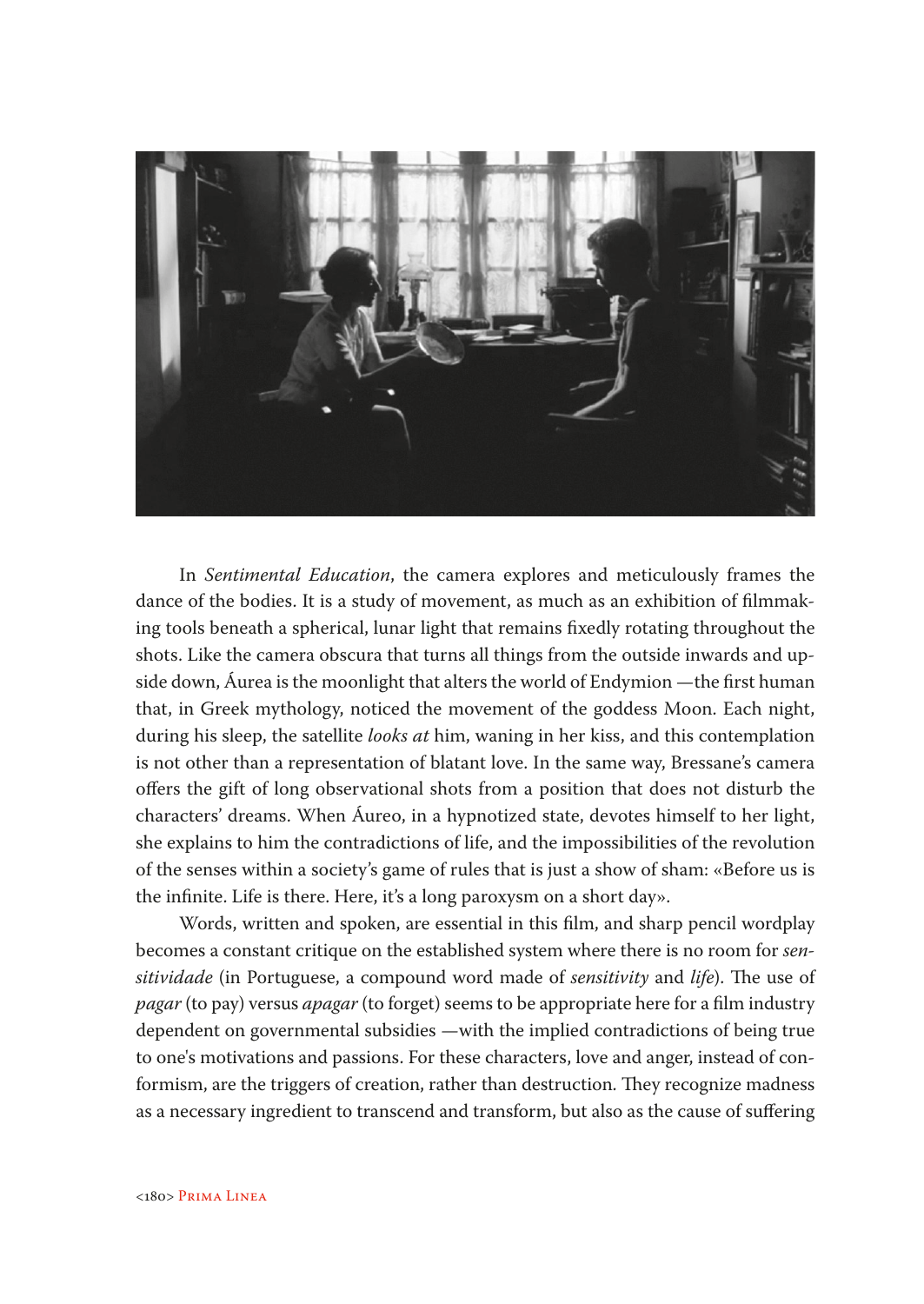and subsequent death for many Brazilian poets of the nineteenth century. These artists are ghosts of seduction and eroticism, as much as of the soul—«as if poetry and talent were a curse», Áurea reflects, and names a few examples: the ultra-romantic Laurindo Rabelo, who died at 38; Luís José Junqueira Freire, poet and monk, dead at 23; Manuel Antônio Álvares de Azevedo, "the Brazilian Lord Byron", dead at 21; poet Casimiro José Marques de Abreu, also dead at 21; and Antônio Frederico de Castro Alves, writer of abolitionist poems who died at 24. Reciting this list of names from the past, Áurea and her student appear framed by a small triangular area shaped by red theatrical curtains. Bressane reminds us that we are just audience seeing the world through half open doors. We try and pretend to understand the themes that inform human nature, «habit, resemblance, contingent, cause», from a very partial and narrow perspective.

The scenario of the couple's conversations, though not always visible at first, incorporates paintings of mysterious Bella Donnas of striking appearance, and window shades. The framing and chiaroscuro lighting that surrounds teacher and student make of each shot a painterly scenario. It is an image within an image within an image, a dream of dreams that shows overlooked parts of our past. Áureo builds matte frames of pyramidal and circular forms, through which we contemplate their faces, as if looking into an improvised peephole. Often surrounded by a theatrical tableau, Áurea shares stories from the Renaissance about literature, philology, imagination, astrology, and the language of laughter. These narratives are explained as examples of a time when people actively exercised their ability to explore, create their own opinions, and develop critical thinking—an «unordinary world». Áurea's voice exudes a dramatic and pompous intonation, charged with didacticism and courtship, as when she describes her father: «In the depths of his connection there was a misunderstanding, something unsaid. It just came to light and his connection was broken. What came from the light was part of a shadow that reigns within all of us, an odd feeling, a dryness in our hearts». Spoken word is cyclically abandoned, followed by sequences where the soundtrack is of children playing outdoors, and of Áurea's naked feet walking on crisp green leaves or dancing on the floor. During these sequences, visual movement becomes a priority. The primitive gesticulations of Áurea's hands, abrupt contortions of the body, twisted expressions of her eyes and nose, and disturbing tongue askew seem to be inexplicable effects conjured by the Cosmos. These gestures point to existential questions concerning notions of decay and worthlessness, frenzy and infinitude—all mysterious, tidal powers.

Though protected by familiar surroundings, the characters live and grow within the Amazon rainforest and tropical, oceanic influences. They are part of the *forces of*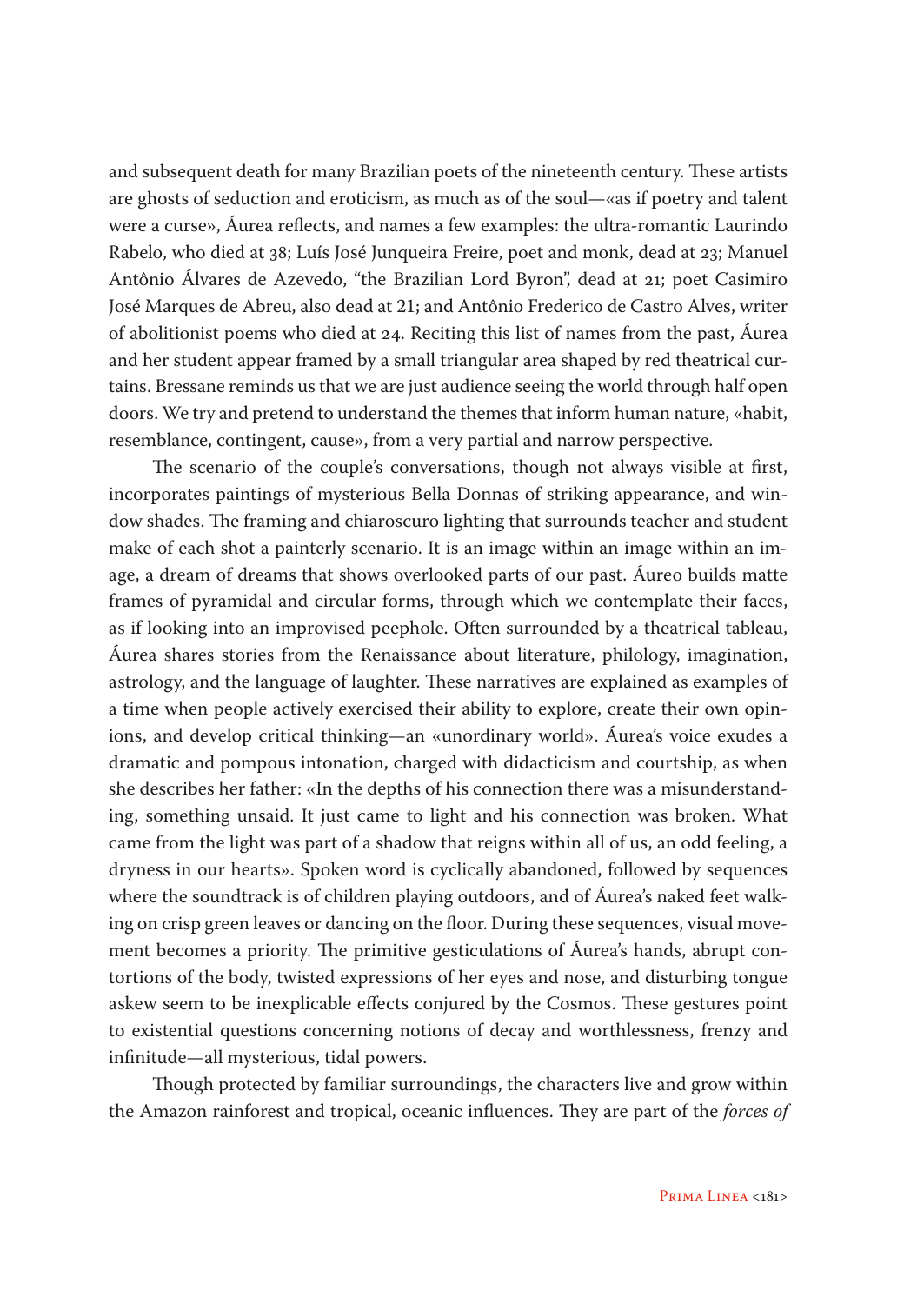

*nature*, the fires and flooding. Sensuality is the inner river that keeps them connected to the earth. Sexuality is a sound combination of water and breathing. The movement of the body is a dance of constant seduction within the encircling and embracing space—and so Áurea hits the doors with a round move of her hips, and dances alone for us, in circles, in front of the camera. The editing of the film, like a serpent biting its own tail, progresses in imaginary circles that move from one room to another at different moments in time, but simulating a continuous dance to the rhythm of the crackling celluloid. The expressivity and physicality of the film itself, and of Áurea's voice, body, and entranced movements are a manifestation of freedom—one that accesses an integral education that values the arts at least as much as everything else. This liberation additionally arises from the ability to listen to the unknown, the unconscious, and one's intuition, being self-governed, and self-determined to draw a unique score. In this sense, the film is an homage to the lunatics, lovers and poets who live, decaying but surviving, in authenticity. In other words, it is an ode to the fragile souls who love learning and do so with trust, illusion, and enthusiasm: «Sensitive souls are like Jacob's ladder, wanting to know».

Influenced by painting, experimental music, and theater (especially the French poet and playwright, Antonin Artaud), more than by his filmmaking contemporaries, Júlio Bressane has remained true to himself and devoted to the exploration of freedom throughout his creative life. In a stage of liminality, his characters fall into a consciousness of nothingness—excluding their own luminous fervor. His films exhibit